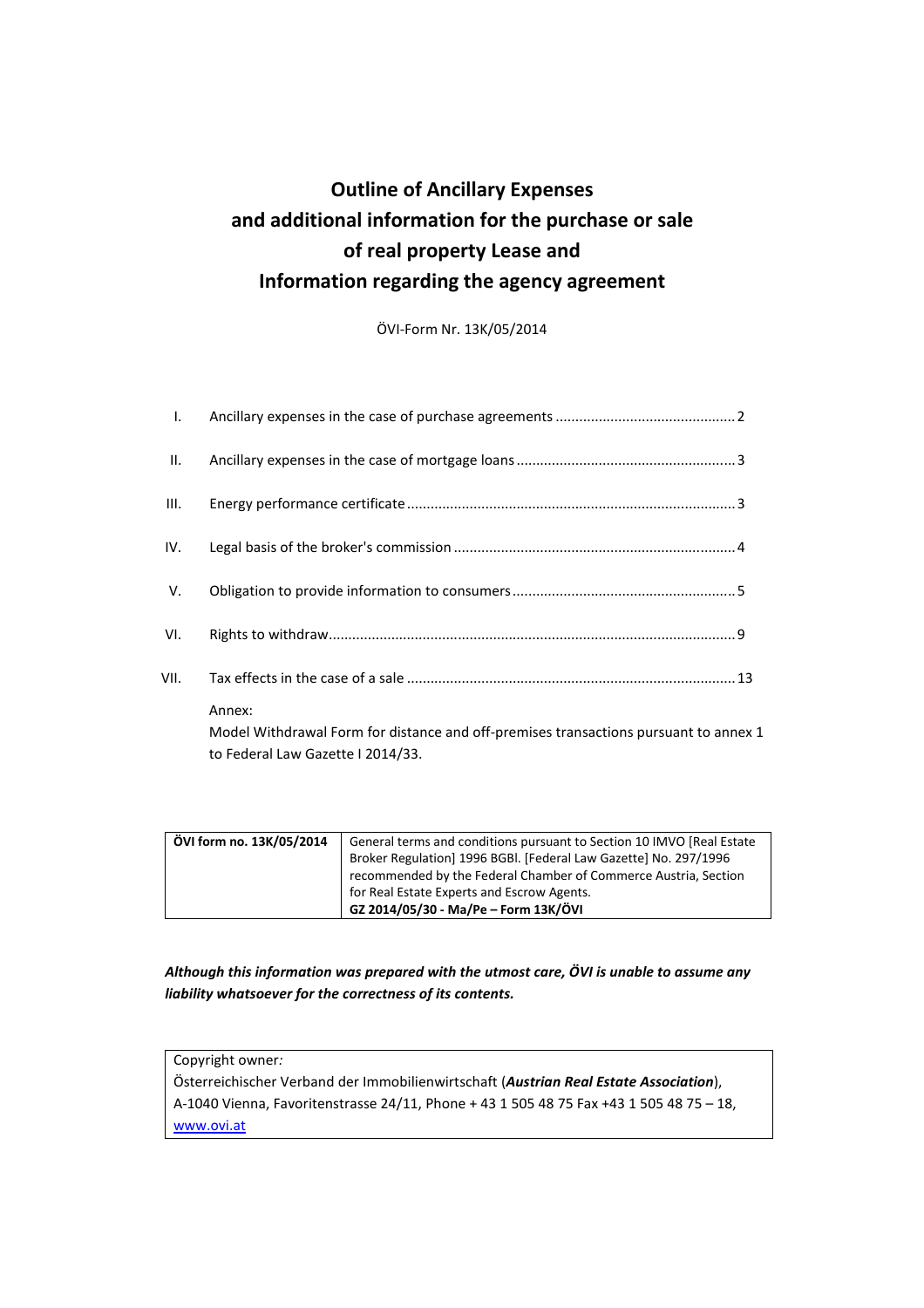## **I. Ancillary expenses in the case of purchase agreements**

- **1. Real property transfer tax**.......... **3.5%** of the amount of the consideration (discounts or exemption possible in special cases)
- **2. Land Register registration fee** (title to property)....... **1,1%**
- **3. Costs of drafting of agreement and registration in the Land Register** as agreed within the scope of the fee regulations of the person who prepared the contract as well as cash expenses for certifications and stamp duties.
- **4. Costs for the declaration and self-assessment of the real estate gains tax by the legal counsel or notary,** as agreed in the fee provisions of the respective drafter of the title deed.
- **5. Cost of proceedings and administrative charges for real property transactions proceedings** (differ from province to province)
- **6. Housing loans for condominium property and owner-occupied houses transfer to purchaser:** in addition to the regular redemption instalment extraordinary redemption up to 50% of the outstanding principal or early redemption possible. The purchaser does not have any legal title to be transferred the housing loan.
- **7. Adjacent property charges, if any,** pursuant to the municipal bill of charges (development costs and costs of preparing the plot for construction) as well as connection charges and connection costs (electricity, gas, water, sewer, telephone, etc.)
- **8. Commission (maximum commission as provided for by law)**

#### **(A) in case of purchase, sale or exchange of**

- **real properties or shares in real properties**
- shares in real property which is subject to condominium ownership or with respect to which condominium ownership is going to be established pursuant to an agreement
- **business enterprises** of any kind

consideration for **structures/buildings** on land owned by a third party **at a value of** 

- **up to EURO 36.336,42 ... 4% each**
- **EURO 36.336,43 to EURO 48.448,49 ... EURO 1.453,46\***
- **from EURO 48.448,50 ... 3% each**

**by both parties (seller and purchaser)** 

**plus 20% VAT in each case** 

**\* threshold provision pursuant to Sec. 12 (4) Real Estate Brokers Act** 

**(B) in case of options:** 

• **50% of the commission pursuant to item 7.A above,** which will be taken into account in case the person who was granted the option purchases the property.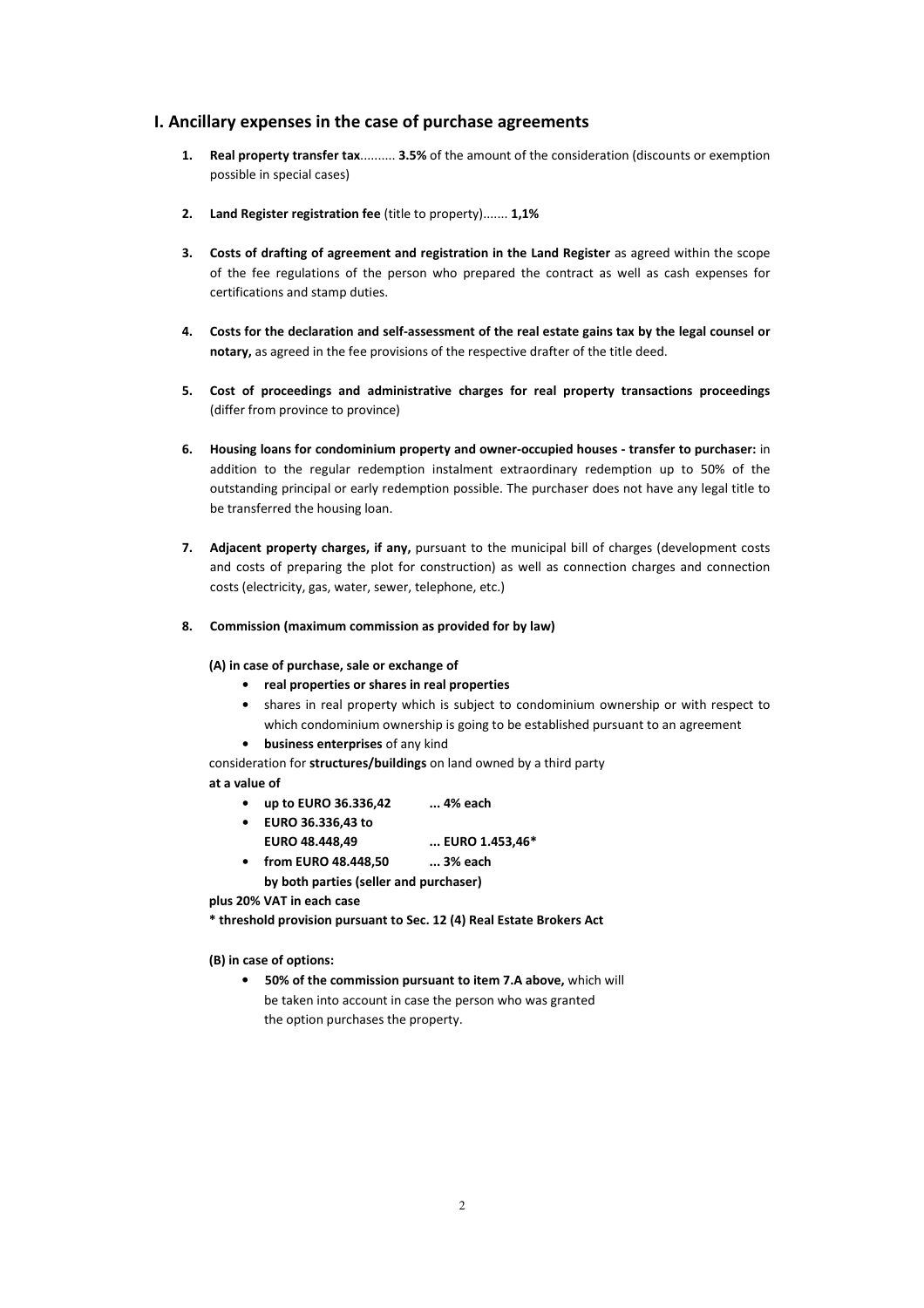## **II. Ancillary expenses in the case of mortgage loans**

- **3. Costs of drafting of the contractual document/debt instrument** pursuant to the fee regulations of the person who prepared the document
- **4. Cash expenses** for certifications and stamp duties pursuant to fee regulations
- **5. Cost of evaluation, if any,** pursuant to the expert fee regulations
- **6. Commission:** must not exceed 2% of the amount of the loan if the transaction is a transaction within the meaning of Section 15 para 1 IMVO (Immobilienmaklerverordnung). If there is no such connection the commission or other remuneration must not exceed 5% of the amount of the loan.

## **III. Energy performance certificate**

The *Act on the Presentation of the Energy Performance* Certificate (EAVG 2012) provides that in the event a building or an object of usage is **sold**, the seller has to present to the buyer an **Energy Performance Certificate** in due time before the contract is concluded. At the time of presentation, the **Energy Performance Certificate** may not be older than 10 years. It must also be handed over to the buyer no later than 14 days after the signing of the agreement. In the event the seller fails to provide the certificate, the buyer is entitled to procure the Energy Performance Certificate directly, provided he / she has requested the certificate from the seller in vain. The buyer can then opt to either claim reasonable expenses for the certificate at court within a period of three years, or file a court request for the hand-over of the certificate.

The EAVG2012 has been in force since December 1, 2012. It provides that advertisements in print and electronic media must specify the thermal heat requirements (*Heizwärmebedarf* or *HWB*) and the overall energy efficiency factor (*Gesamtenergieeffizienzfaktor or fGEE*), with both seller and broker being subject to this obligation.

Certificates which were issued before EAVG 2012 went in to force, shall be valid for 10 years after the date of issuance. This regulation also applies if the certificate displays the thermal heat requirements (HWB) only, and not the overall energy efficiency factor (fGEE) as well. In such case the thermal heat requirement value (related to the climate at the site) shall suffice.

The seller may choose to hand-over either an **Energy Performance Certificate** on the **overall energy efficiency** of the object or of a comparable object within the same building, or on the entire building. With regard to one-family homes, the requirement to present and hand-over an energy certificate will be satisfied by means of an energy certificate for a comparable building. The author of the Energy Performance Certificate must, however, confirm such comparability.

The Energy Performance Certificate must be compliant with the respective provincial regulations and is designed to create comparable information on the standard energy consumption of an object. The calculation of energy indicators is based on pre-defined conditions and standard parameters which are not user-dependent, resulting in the fact that there may be considerable deviations when the property / object is actually used.

If no Energy Performance Certificate is presented, Sec. 7 EAVG provides that an overall energy performance corresponding to the age and type of the building has been agreed.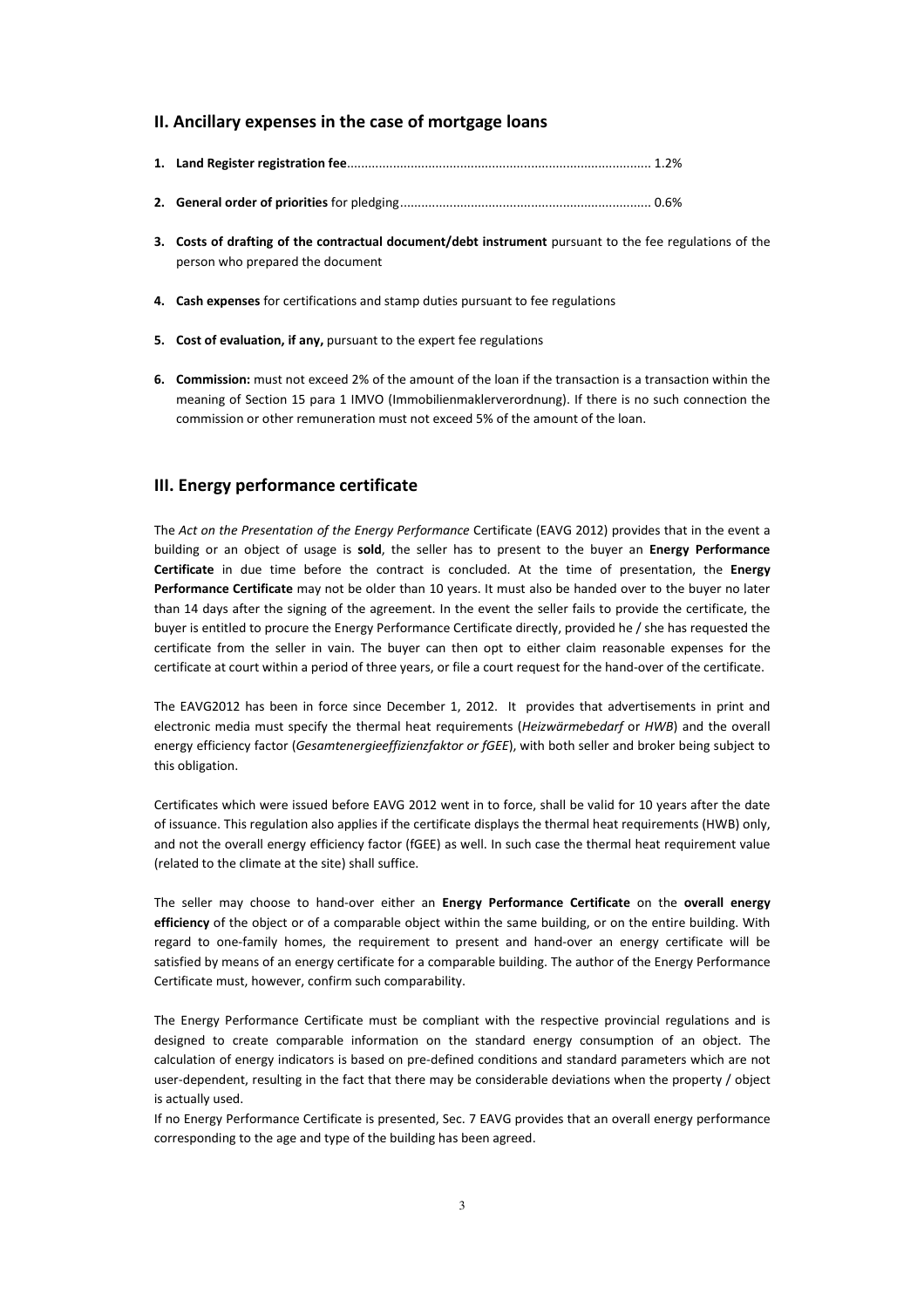Since December 1, 2012, a nation-wide catalogue of exemptions has been in effect in Austria. Contrary to the previous regulation, Energy Performance Certificates must now also be made available for historical monuments and listed buildings.

The Act on the Presentation of the Energy Performance Certificate (EAVG 2012) includes administrative penalty provisions. Both the seller and the broker who fail to state the HWB and fGEE values in an advertisement are subject to a fine of up to EUR 1,450. Brokers will only be excused if they have informed the seller of the subject obligation, requesting both indicators and the procurement of an Energy Efficiency Certificate, which the seller refused to supply. Moreover, the seller faces an administrative penalty of up to EUR 1,450 if he/she fails to present and / or hand-over the Energy Performance Certificate.

## **IV. Legal basis of the broker's commission**

#### **Section 6 paras 1, 3 and 4, Section 7 para 7, Sections 10 and 15** *Maklergesetz* [Austrian Broker Statute]

**Section 6 (1)** The client is obliged to pay a commission if the transaction is concluded with a third party due to the broker's activity pursuant to the contract.

(3) The broker is entitled to the commission even if, due to his activities, the transaction to be brought about pursuant to the contract is not entered into, but another transaction is entered into, the economic purpose of which is equivalent to the original transaction.

(4) The broker shall not be entitled to a commission if he himself becomes a contracting party to the transaction. This shall also apply if the transaction entered into with a third party is the economic equivalent to a conclusion of the transaction by the broker himself. In the event of any other close familial or economic relationship between the broker and the third party which might impair the safeguarding of the interests of the client, the broker shall only be entitled to a commission if he immediately notifies the client of such close relationship.

Section 7 (1) The entitlement to a commission shall come into existence when the transaction becomes legally effective. The broker shall not be entitled to any advance.

Section 10 (1) The entitlement to a commission and the claim for reimbursement of additional expenses shall arise when they have been incurred.

#### **Special commission agreements**

Section 15 (1) An agreement according to which the client is required to pay an amount, for instance as compensation for or reimbursement of expenses incurred and professional services rendered, even if there is no successful conclusion of a deal attributable to the broker, shall only be permissible up to the amount of the agreed or locally customary commission and only in the event that

- 1. the transaction described in the broker agreement is not entered into contrary to good faith because the client - contrary to the course of the negotiations up to that point - fails to take any action that would be required for the conclusion of the deal without notable reason;
- 2. a transaction is entered into with the third party solicited by the broker the purpose of which is not equivalent to the original transaction if conclusion of the transaction is the result of the broker's activities;
- 3. the transaction described in the broker agreement is not entered into with the client but with a different person because the client informed such person of the business opportunity made known to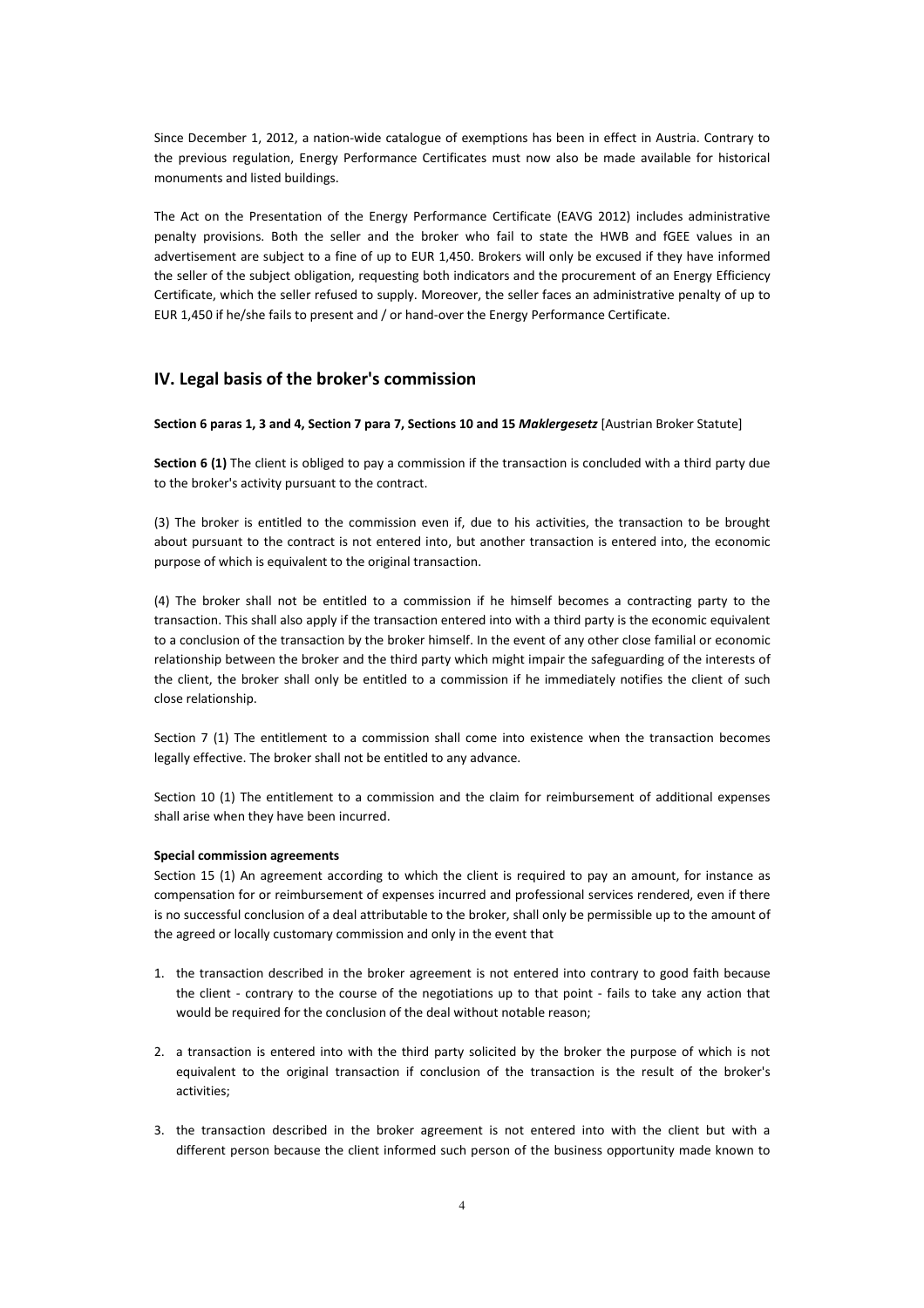him by the broker or if the transaction is not entered into with the third party but with a different person because the third party notified the latter of such business opportunity or

- 4. the transaction is not entered into with the third party because a statutory or contractual right of first refusal, resale or a right to succeed is exercised.
- **(2)** Such a payment may, in the case of sole broker agreements, be agreed upon if:
- 1. the sole broker agreement is terminated early by the client in violation of the contract and without important reason;
- 2. the transaction was entered into during the term of the sole broker agreement in violation of the contract through the activities of a different broker instructed by the client; or
- 3. the transaction was entered into during the term of the sole broker agreement in a way other than by the activities of a different broker instructed by the client.
- **(3)** Payments pursuant to para 1 and para 2 shall be considered remuneration (*Vergütungsbetrag*) within the meaning of Section 1336 ABGB [Austrian General Civil Code].

*An agreement pursuant to Section 15 Maklergesetz* [Broker Statute] *must be made in writing in the case of broker agreements involving consumers.* 

## **V. Obligation to provide information to consumers**

### **The real-estate agent's information requirements**

**(1) Sec. 30 b KSchG consumer Protection Act:** prior to concluding an agency agreement with the client (in the case of a "Consumer"), the agent has to hand over to the client – with the diligence of a proper real estate professional – a written statement indicating that it will act as an agent, and a list of all expected costs arising from the conclusion of the requested business transaction, including the agent's commission. The amount of the commission must be stated separately; the agent must also inform that client of any economic or private relationship for the purpose of Sec. 6(4) third sentence of MaklerG (Real Estate Agency Act). When the agent – according to common business practice – can act as dual agent, the statement must bear explicit reference to this fact. In the event of any substantial change in circumstances, the agent must rectify the above documents accordingly. If the agent fails to fulfill this obligation before the client agrees to the brokered transaction, Sec. 3(4) MaklerG shall apply.

**(2)** The real estate agent has to provide the client with the required information (pursuant to Sec. 3 MaklerG) in writing. The information must in any case include all circumstances which are essential to assess the business transaction to be brokered.

**NOTE: Based on current business practice, real estate agents may also act as dual agents without the client's explicit approval.** In the event that the agent is instructed to act solely for one party in the transaction, the other party shall be informed by the agent.

## **Information requirements in the event of distance and off-premises sales Scope of the obligation; legal consequences**

to be applied on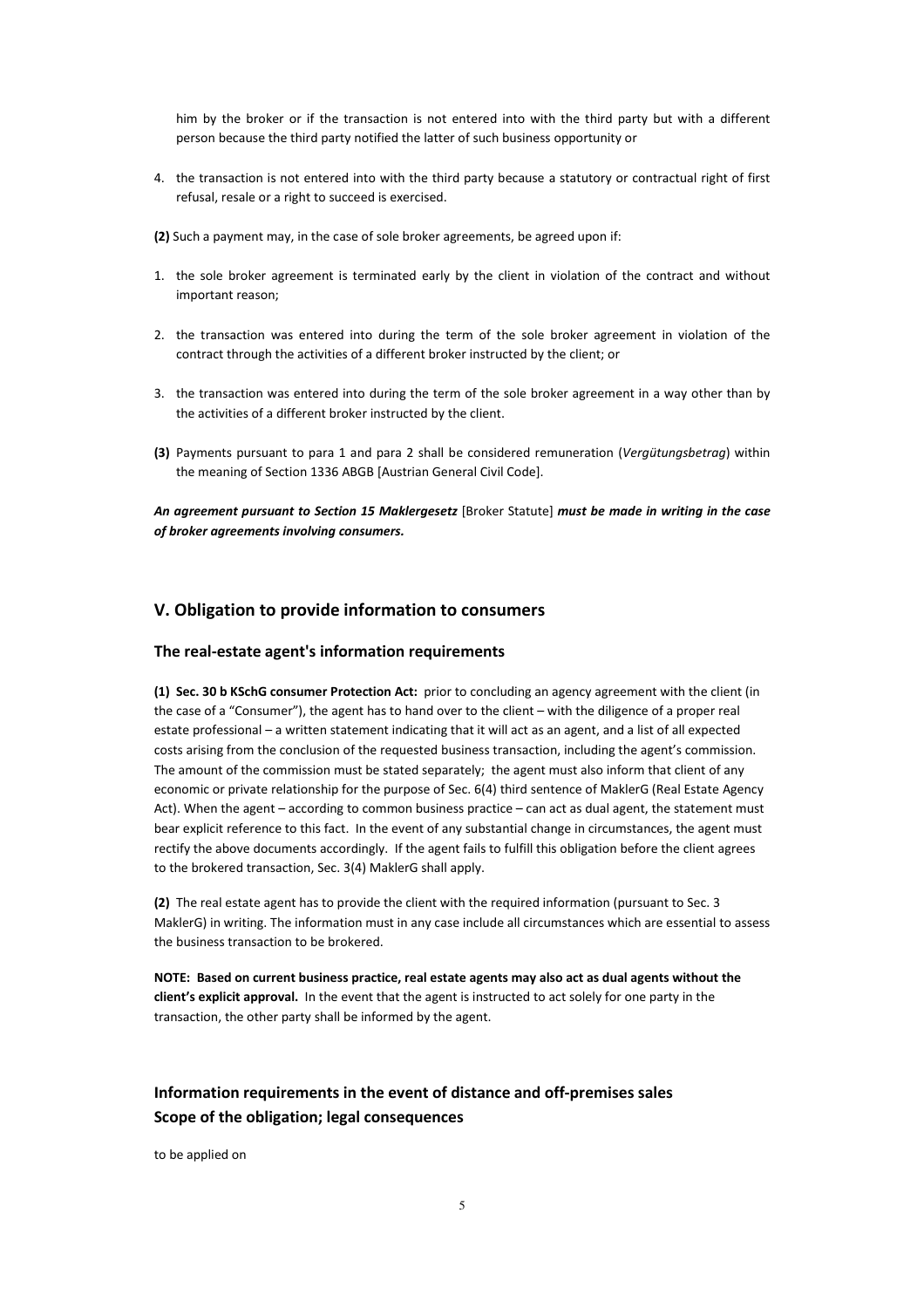- **Off-premises contracts (AGV)** between trader and consumer,
	- o which are concluded when a consumer and trader are simultaneously present at a place other than the trader's premises,
	- o for which the consumer has made an offer under the circumstances above, or
	- o which have been concluded in the trader's premises or by distance sale communication media, directly after the consumer has been addressed personally and individually at a location other than the trader's or its representative's premises, respectively the consumer's premises, or
- **Distance sales transactions (FAG)**  these are contracts concluded between a trader and a consumer, without the simultaneous presence of both parties, through a distribution or service system organized to handle distance sales where telecommunications media (mail, internet, e-mail, telephone and fax) were exclusively used until the respective agreement was concluded.

#### **Exempted are contracts** on

- the creation, acquisition or transfer of ownership or other rights related to immovable things (Sec 1 (2) Z 6 FAGG),
- the erection of new buildings, major conversion work of existing buildings and the lease of residential space (Sec 1 (2) Z 7 FAGG);

**Sec. 4 FAGG (1)** The contract or offer shall not be binding upon the consumer before it has been informed by the trader of the following facts and in a clear and comprehensible matter:

- 1. the essential characteristics of the goods or services, as appropriate to the medium and the goods or services,
- 2. the **name** or **company name** of the trader as well as the **address** of its office,
- 3. where applicable
	- a) the **telephone and fax number,** and the **e-mail address** which the consumer may use to contact the trader easily and promptly and without major effort,
	- b) any address different from the trader's company base which the consumer may use in any case of complaint, and
	- c) the name of the person or the company and the address of the person on behalf of which the trader is acting , as well as any business address of that person that may differ from the foregoing, where the consumer can address any complaints,
- 4. the total price of the good or service, including all taxes and levies. If the nature of the goods or services is such that the price cannot reasonably be calculated in advance, the method of calculating the price and any additional costs for freight, delivery, shipment or other costs must be stated. If such costs cannot reasonably be calculated in advance, the fact that such additional costs may be payable must be noted as well,
- 5. in the event of a contract for an indefinite period or a subscription: the total costs per billing period; when such contracts are charged at a fixed rate, the total costs shall mean the total monthly costs; if the total costs cannot reasonably be calculated in advance, the method of calculating the price shall be provided,
- 6. the costs of using any means of distance communication for the conclusion of the agreement, unless such costs are calculated at the base rate,
- 7. the terms of payment, delivery and service; the period following the trader's commitment during which the goods or services will be delivered, and, where applicable the trader's complaint handling process,
- 8. if there is a right to withdraw from the contract: the conditions to terminate the agreement, the time limit and the procedure for exercising this right (the latter by providing a sample for the customer's withdrawal),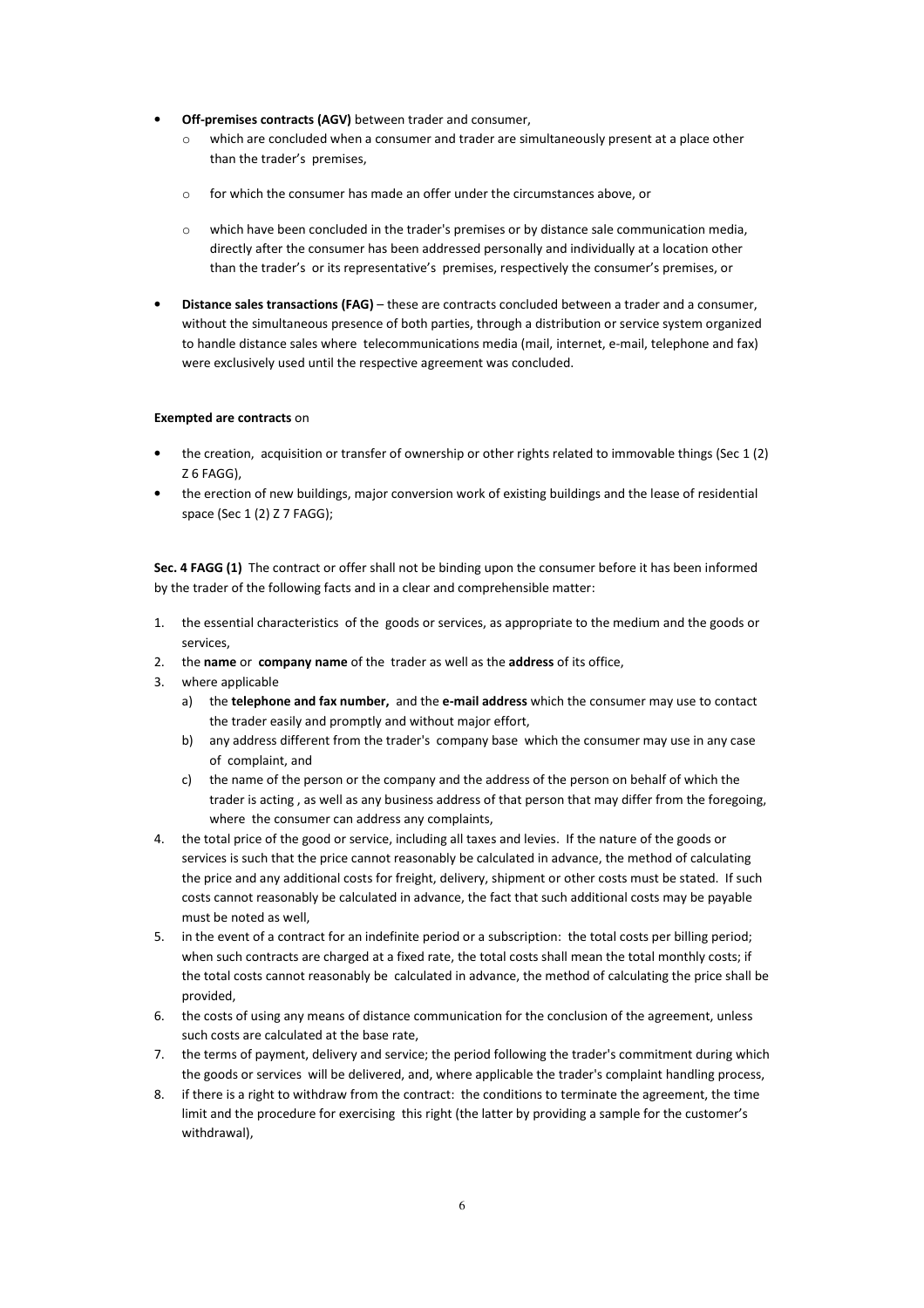- 9. that (where applicable) the consumer in the event it withdraws from the contract is obliged to pay the costs for returning the goods pursuant to Sec. 15; in case of distance contracts for goods that, due to their nature cannot normally be returned by post, the cost of returning these goods,
- 10. that (where applicable) the consumer in the event it withdraws from the contract is obliged to pay the pro-rated share of the work already performed pursuant to Sec. 16,
- 11. inform the consumer where applicable, on the absence of the right to withdraw from the contract pursuant to Sec. 18, respectively on the circumstances that would lead to the consumer losing its right to withdraw,
- 12. in addition to referring to the legal warrantee right, the consumer is to be informed also on the existence of after-sales customer services and the respective terms, as well as of any trade-specific guarantees,
- 13. where applicable on existing codes of conduct in accordance with Sec. 1(4) Z4 UWG Act on Unfair Competition, and on how the consumer can obtain a copy thereof,
- 14. where applicable, on the **duration** of the contract, respectively the **conditions for terminating contracts with indefinite duration** or contracts with automatic renewal,
- 15. where applicable ,on the minimum duration of the consumer's obligations under the agreement,
- 16. where applicable, on the traders right to request a safety deposit or other financial security from the consumer, including the pertinent conditions,
- 17. where applicable, on the functionality of digital contents including technical protection measures for such contents,
- 18. where applicable to the extent it is essential on the interoperability of digital contents with hardware and software that the trader is aware of or can reasonably be expected to have been aware of, and
- 19. where applicable, the possibility of having recourse to out-of-court complaint and redress procedures the trader is subject to, and the conditions for such approach.

**(2)** In the event of a public auction, the information referred to in subsection 1 (2) and (3) might be substituted by information on the auctioneer.

 **(3)** The information pursuant to subsection 1(8), (9), (10) may be provided by means of a **model form stating the rights of withdrawal**. The form satisfies the trader's obligation, provided it has been completed appropriately by the trader prior to being given to the client.

**(4)** The information provided to the client in accordance with subsection 1 is part of the contract. Any modifications are only effective when they have been explicitly agreed upon by both parties to the contract.

**(5)** If the trader has failed to provide to the client information on additional and other costs in accordance with subsection 1 Z 4, or on the costs for returning the goods in accordance with subsection 1 Z 9, the client does not have to bear these costs.

**(6)** The obligation to provide information in accordance with subsection 1 applies regardless of other obligations to provide information pursuant to statutory regulations based on the Directive on Services in the Internal Market (2006/123/EC – Federal Law Gazette No. L 376 dated Dec. 27, 2006, page 36) or on certain legal aspects regarding information services in the E-Commerce Directive (2000/31/EC – Federal Law Gazette L 178 of July 17, 2000, page 1) in particular those referring to electronic business transactions.

#### **Information requirement for off-premises contracts**

**Sec 5 FAGG (1):** In the event of contracts concluded off-premises, the information referred to in Sec. 4 (1) shall be provided to the consumer **on paper, or if the consumer agrees, on another durable data medium.**  The information must be **legible, clear and comprehensible**.

**(2):** The trader shall hand over to the consumer a paper copy of the signed contract, or a confirmation of the concluded contract, or upon the consumer's approval, a copy stored on another durable data medium.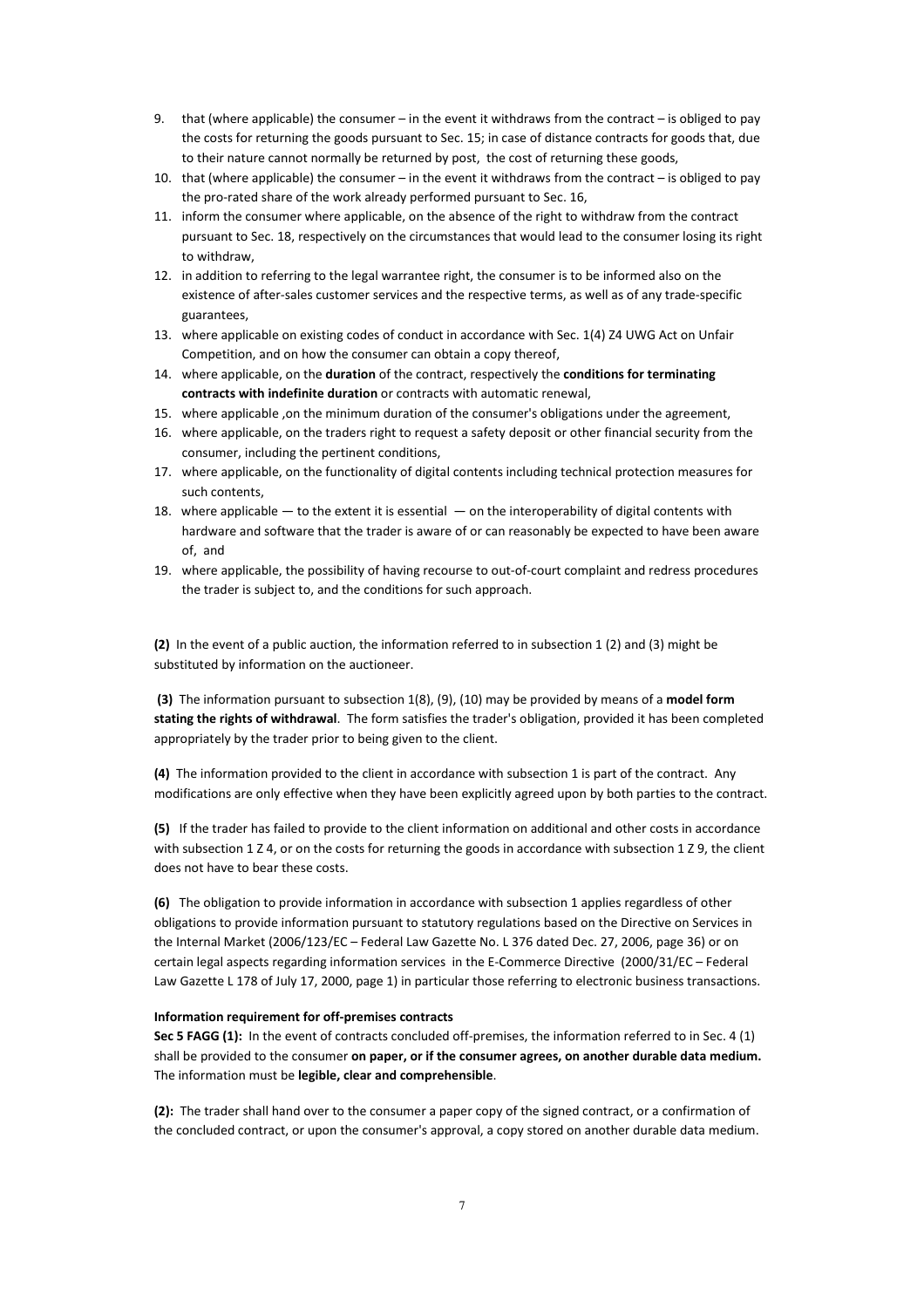Where applicable, the copy of the contract or the confirmation of the contract shall include an acknowledgement of the consumer's approval and knowledge pursuant to Sec. 18 (1) Z11.

#### **Providing information for distance contracts**

**Sec 7 FAGG (1):** In the event of distance sales, the information referred to in Sec. 4 (1) must be provided to the consumer in a way which is appropriate to the communication channel used, and it must be **clear and comprehensible.** If the information is provided on a **durable data medium**, it must be legible.

**(2):** If the contract is concluded through a telecommunications channel where the time for presenting the information is limited in terms of space or time, the trader shall provide to the consumer at least the information provided in Sec. 4 (1) Z 1, 2, 4, 5, 8 and 14 on the essential characteristics of the goods or services, the name of the trader, the total price, the withdrawal right, the term of the contract and the conditions for terminating contracts with indefinite terms. This information must be provided through the same telecommunications channel prior to concluding the contract. The remaining information in Sec. 4(1) shall be provided to the consumer in an appropriate manner and in accordance with subsection 1.

**(3):** Within a reasonable period of time following the conclusion of the contract, however not later than upon delivery of the goods, or before the respective services are rendered, the trader shall provide to the consumer a confirmation of the concluded contract on a durable data medium, including the information specified in Sec. 4 (1), unless this information has already been given to the consumer on a durable data medium prior to the conclusion of the contract. Where applicable, the confirmation of the contract shall include an acknowledgement of the consumer's approval and knowledge pursuant to Sec. 18 (1) Z 11.

#### **Special requirements in the event of e-contracts**

**Sec. 8 FAGG (1):** In the event that an electronic distance contract –not exclusively concluded by e-mail or a comparable individual electronic communications channel – obliges the consumer to make a payment, the trader has to notify the consumer in a clear and accentuated manner of the information set forth in Sec. 4 (1) Z 1, 4, 5, 14, and 15, prior to the latter's declaration of agreement.

 **(2)** The trader has to ensure that the consumer explicitly confirms during the ordering process that the order is connected to an obligation of payment. If the ordering process requires pressing a button or a similar function, there must be a clear wording, such as "payment for order" or a similar, clear statement notifying the consumer that the order is connected with the obligation to make a payment to the trader. If the trader fails to comply with the obligations in this subsection, the contract or the declaration of contract shall not be binding upon the consumer.

**(3)** Trading websites shall indicate in a clear and comprehensible way and no later than at the beginning of the ordering process whether there are delivery restrictions and which means of payment are accepted.

**(4)** Subsections. 1 to 3 also apply on the contracts mentioned in Sec. 1 (2) Z 8. The provisions in subsection 2 (second and third sentence) are also applicable on the contracts mentioned in Sec. 1 (2) Z 2 and 3, provided that they have been concluded in the way described in subsection 1.

#### *Definition of "durable data medium":*

*Paper, USB sticks, CD-ROMs, DVDs, memory cards, hard-disks, storable and reproducible e-mails.*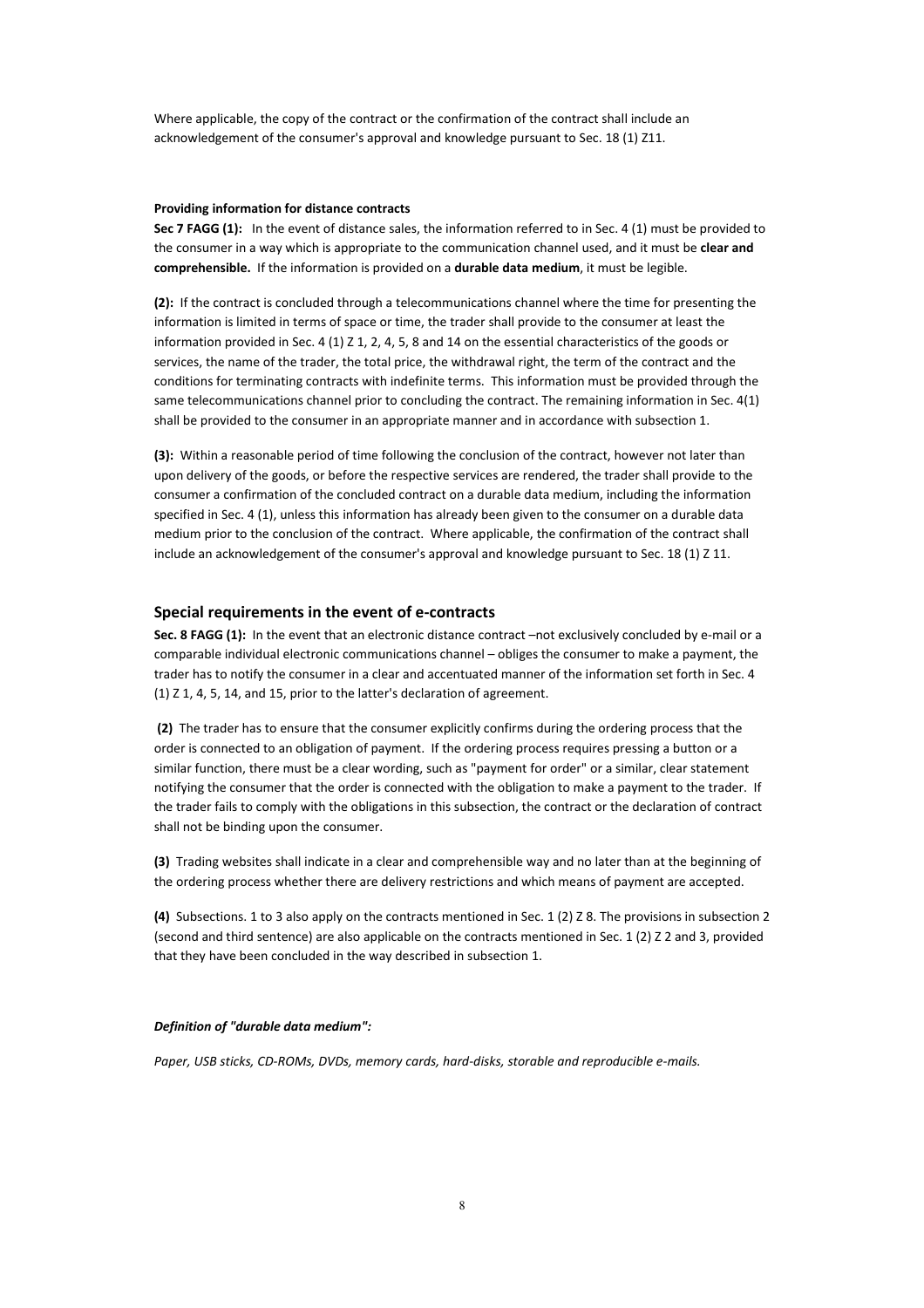### **Special requirements in the event of telephone sales**

**Sec. 9 FAGG (1):** In the event of telephone calls with consumers with a view to concluding a distance sales contract, the trader must inform the consumer at the beginning of the conversation of its name, its company name, or where applicable of the name of the person upon whose order it is acting, as well as the commercial purpose of the conversation.

**(2):** In the event of a distance sales contract for services negotiated during a call initiated by the trader, the consumer shall be under no obligation before the trader makes available to the consumer a confirmation of the offer on a durable data medium and the consumer subsequently submits to the trader a written acceptance of the offer on a durable data medium as well.

## **VI. Rights to withdraw**

## **1. Withdrawal from a brokerage agreement (Sole agency agreement, brokerage agreement, brokerage agreement with a prospective client) if it is a distance or offpremises contract ( Sec 11 FAGG).**

#### **Right to withdraw and withdrawal period**

**Sec. 11 FAGG (1):** The consumer may withdraw from a distance or off-premises contract within a period of 14 days, without giving the reason for its withdrawal. The withdrawal periods commences on the date the agreement is entered into.

#### **Omission of information on the right of withdrawal**

**Sec. 12 FAGG (1):** If the trader has failed to comply with its obligation to inform the consumer pursuant to Sec. 4 (1) Z 8, the withdrawal period specified in Sec. 11 shall be extended by twelve months.

**(2):** If the trader provides the information to the consumer within twelve months from the date relevant for the commencement of the period, the withdrawal period ends 14 days after the consumer has received the information.

#### **Exercising the right of withdrawal**

**Sec 13 FAGG (1):** The withdrawal does not require any specific format. The consumer may use the model form<sup>1</sup> for withdrawals. The withdrawal period is complied with if the declaration is posted within the period.

**(2):** The trader may offer the consumer the option to complete the model withdrawal form or fill in and submit a declaration of withdrawal through its website. If the consumer uses this channel, the trader has to acknowledge receipt immediately, by means of a durable data medium.

l.

 $<sup>1</sup>$  see annex</sup>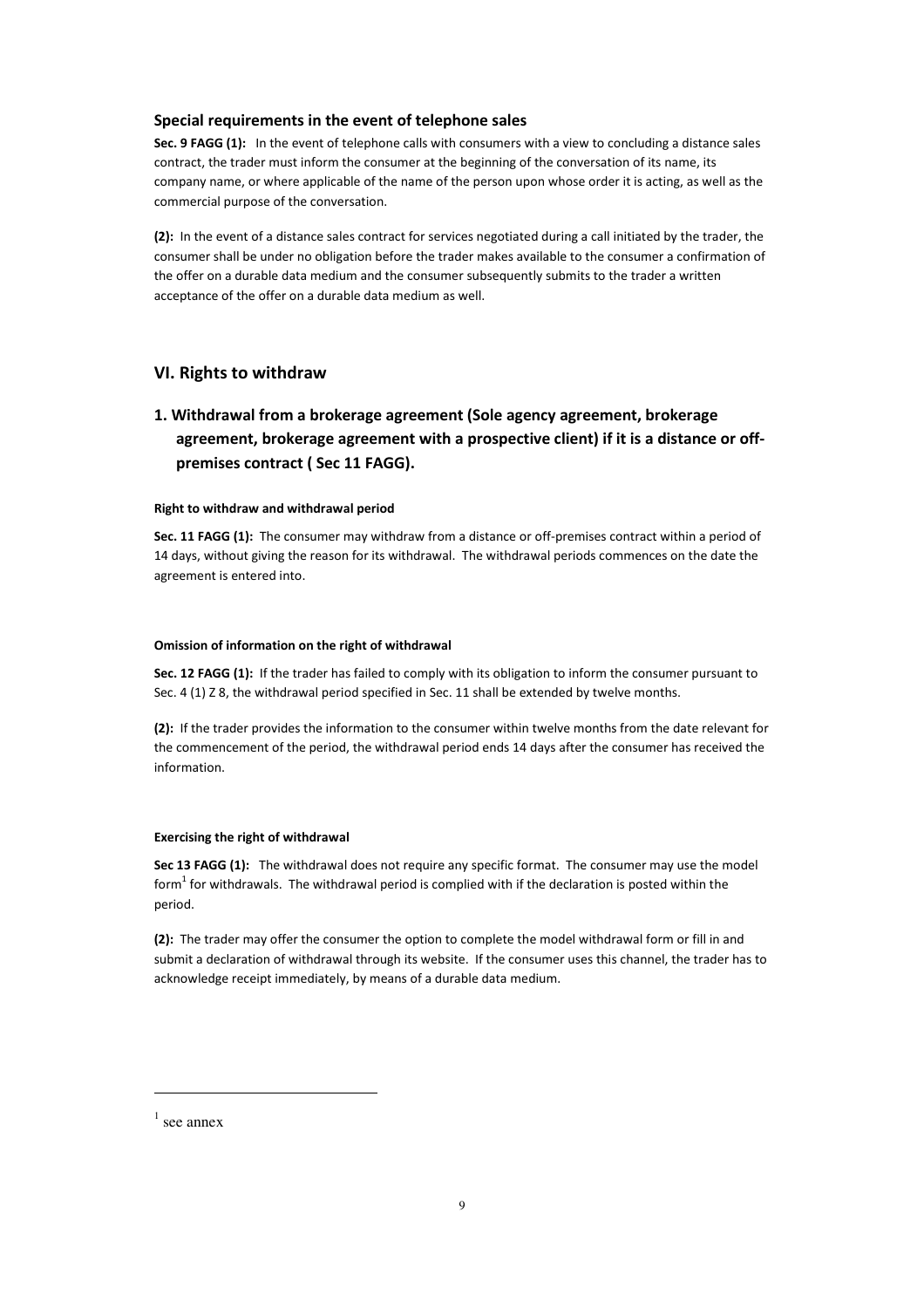#### **Beginning of the execution of the contract before expiration of the withdrawal period**

**Sec. 10 FAGG:** If a distance or off-premises service contract is about the provision of an indefinite volume or quantity of water, gas, electricity or district heat and the consumer requested provision before the end of the withdrawal period pursuant to Sec. 11, the trader must request the consumer to explicitly solicit early execution of the agreement on a durable data medium, provided that the contract was concluded offpremises.

### **Obligations of the consumer in the event of withdrawal from a contract for services, energy or water supply, or digital contents**

**Sec 16 FAGG (1):** If, pursuant to Sec. 11 (1) a consumer withdraws from an agreement on services or the provision of energy or water as specified in Sec. 10, after having made a request in accordance with Sec. 10 and the trader subsequently started to fulfill the agreement, the consumer has to reimburse the trader for the amount which corresponds to the pro-rated share of deliveries (made up to the date of withdrawal) in relation to the agreed total contract price. If the total price is excessive, the payable pro-rated share is to be based on the market value of the services actually rendered.

**(2):** The consumer is not obliged to pay a pro-rated share pursuant to subsection 1if the trader has not met its obligation to inform the consumer in accordance with Sec. 4 (1) Z 8 and 10.

#### **Exemptions from the rights to withdraw**

**Sec. 18 FAGG (1):** The consumer shall not have the right to withdraw from distance or off-premises contracts on services if the trader started to execute the contract and has completely rendered the respective services before the withdrawal period has ended (pursuant to Sec. 11). This is only possible, however, if the consumer makes an explicit request pursuant to Sec. 10 and subsequently acknowledges that it will lose its withdrawal right once the contract has been completely fulfilled by the trader

## **2. Rescission of contract pertaining to real estate pursuant to Section 30a**  *Konsumentenschutzgesetz* **("KSchG") [Austrian Consumer Protection Act]**

A **client** who is a **consumer** (Section 1 KSchG) and

- has made a contractual statement on the day of the first visit to the premises,
- and if such statement refers to the acquisition of a tenancy right, any other right to use a property or to ownership, namely
- to a flat, a detached (one-family) house or a property suitable for construction of a detached (onefamily) house and if
- the same is intended to be used for covering the consumer's own urgent need for accommodation or of that of a close relative;

may declare **within one week in writing that he rescinds such contractual statement**.

The **time period begins** to run only when the consumer has received a duplicate of the contractual statement and information regarding the right to rescind the same, i.e. either on the day after he made the statement or, if the duplicate including the information on the right to rescind the contractual statement was delivered later on, at such later point in time. In any case **the right to rescind the contractual statement expires** not later than one month after the date of the first visit.

Agreements on the payment of a down payment, forfeit money or the like prior to expiration of the period allowed for rescission pursuant to Section 30 a KSchG shall be ineffective.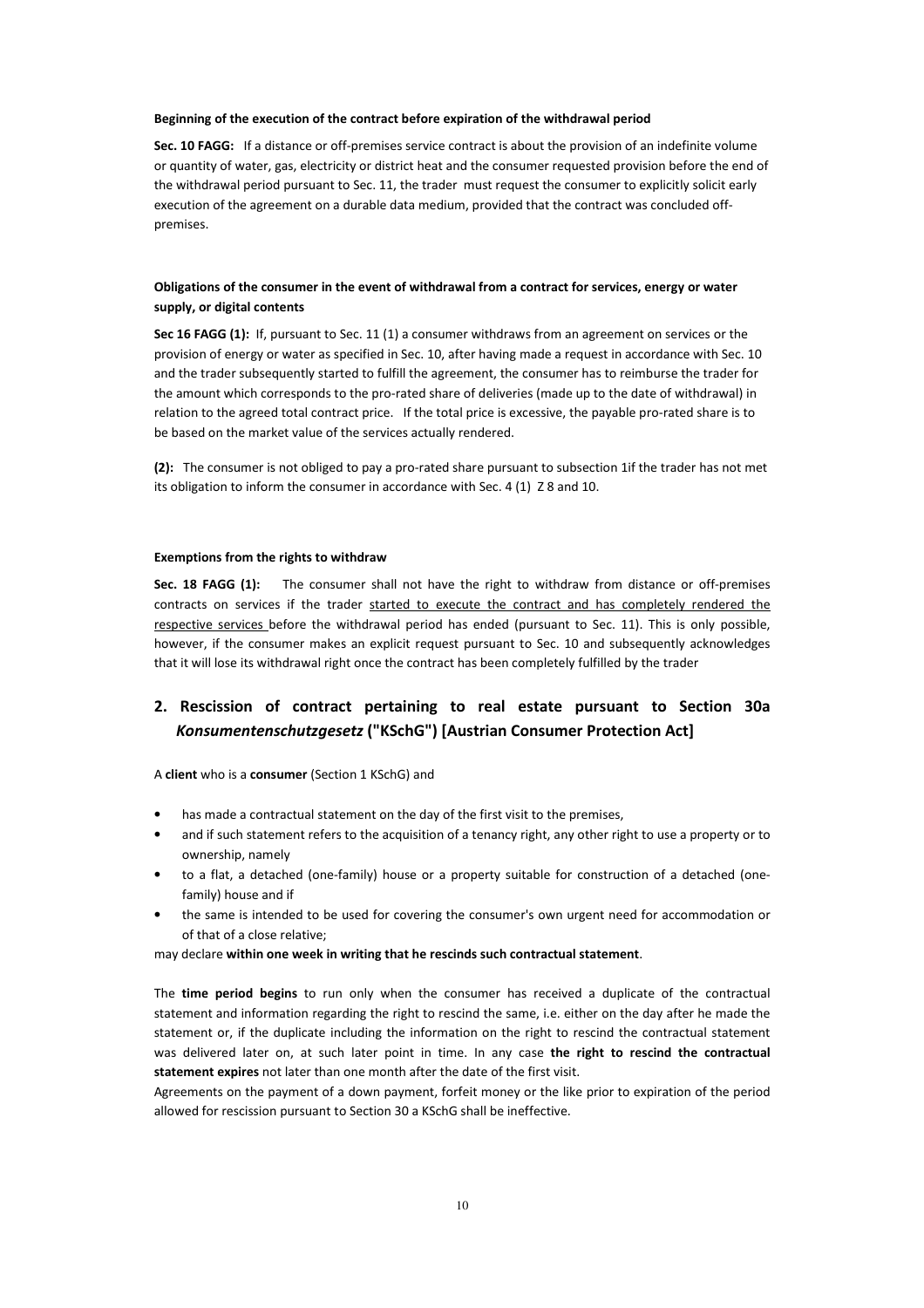## **3. Withdrawal right in the event of door-step sales pursuant to Sec. 3 KSchG Consumer Protection Act**

Only applicable on contracts which are explicitly exempted from the applicability of the FAGG (Act on Distance and Off-Premises Sales).

A **customer** who is consumer in the sense of Sec. 1 Consumer Protection Act has the right to withdraw up to the conclusion of the contract, or within 14 days following its conclusion, if

- its contractual declaration was made outside the trader's premises and
- it has not solicited business relations directly with the trader with a view of concluding a contract.

The **term** does not start before the consumer has been handed over a document containing the name and address of the trader, the data required to identify the contract, instructions on the withdrawal right, the withdrawal period and the process of exercising this right.

If the consumer is not informed of its right to withdraw, it shall be entitled to withdraw during a period of twelve months and 14 days following the conclusion of the agreement. In the event the trader hands over the document within twelve months following the beginning of the term, the extended withdrawal period shall end 14 days after the date the consumer receives the respective document.

The withdrawal notice does not require any specific format.

The withdrawal period is complied with if the withdrawal notice is dispatched within the withdrawal period.

## **4. The right to rescind the contract in case of non-occurrence of essential facts or circumstances (Section 3a KSchG)**

#### **The consumer may rescind his application for a contract or the contract itself in writing if**

- with no initiative of his
- essential circumstances
- that were described by the entrepreneur as being likely
- have not occurred or have only occurred to a considerably smaller extent.

#### *Essential circumstances are*

- the necessary cooperation or consent of a third party,
- tax benefits, or
- public aid or a prospective loan.

The period for rescission of the contract is one week after the consumer is able to notice such nonoccurrence if he was informed about such right to rescind the contract in writing. In any case, however, the right to rescind the contract will end one month after complete performance of the contract by both parties.

#### *The consumer is not entitled to rescind the contract if*

- in the course of the negotiations he knew or was required to have known about such non-occurrence;
- if the right to rescind the contract is negotiated in individual cases (not possible to include in a form); or
- if the contract was adjusted in an appropriate way.
- **5. The right to rescind a developer contract pursuant to Section 5** *BTVG* [Austrian Developer Contracts Act]

The Developer Contracts Act introduced regulations intended to protect persons acquiring rights to buildings, flats and/or business premises which are yet to be built and/or to be renovated thoroughly. The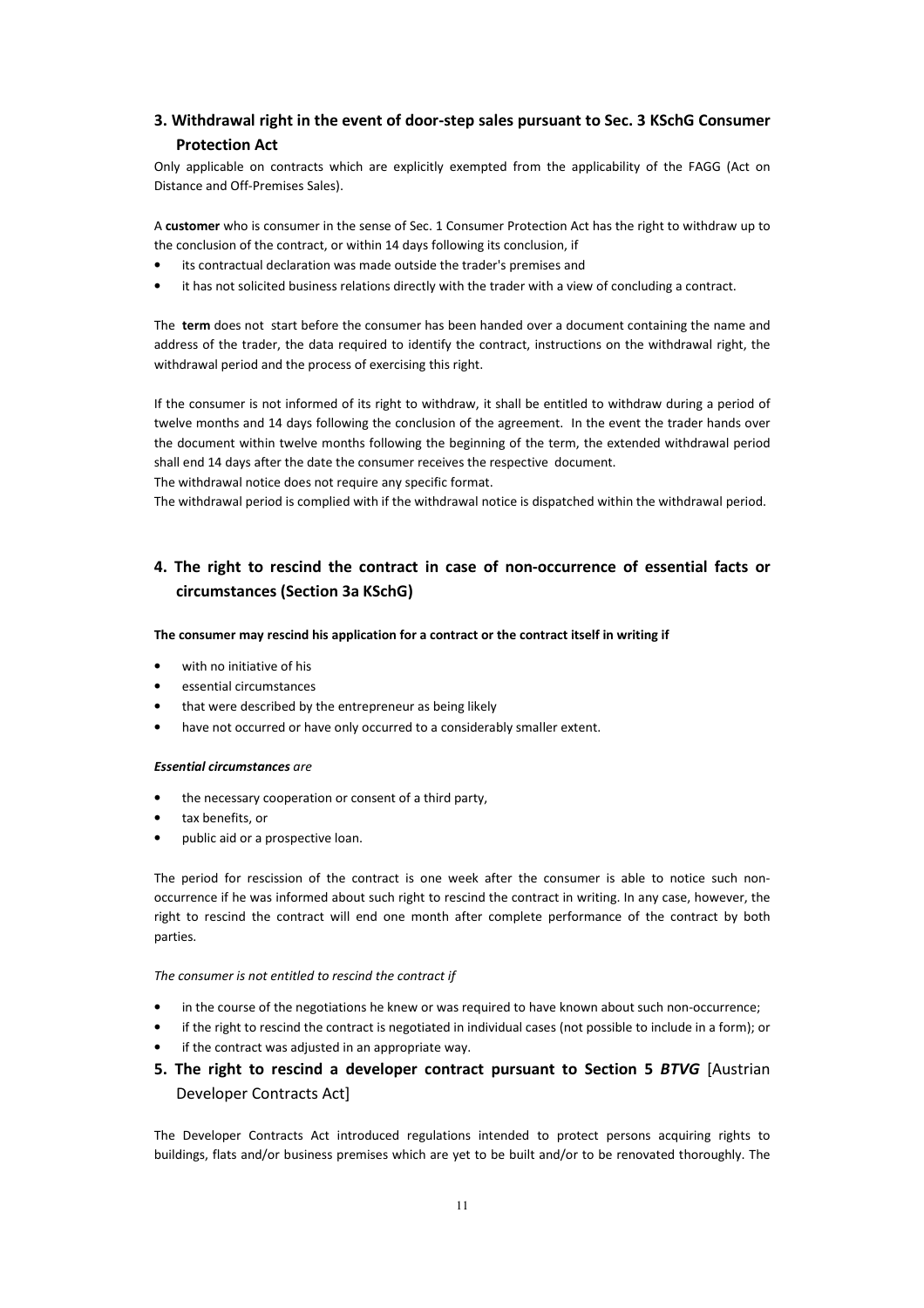Statute is only applicable to developer contracts in case of which advance payments of more than ATS 2,000 (Euro 145,35) per sq.m. of usable space must be effected.

**The buyer may withdraw from his/her contractual statement** if he/she does not receive the following information from the developer in writing until a week before concluding the contract:

- 1. the provisional content of the contract;
- 2. the provisional text of the agreement with the commercial bank in the event mandatory security is required to comply with Section 7 (6/2) of the Austrian Developers' Contract Act (Bauträgervertragsgesetz – BTVG, blocked account model);
- 3. the provisional text of the certification in accordance with Section 7 (6/3 c) of BTVG in the event mandatory security is required to comply with Sec. 7 (6/3) (solvency model in subsidized rental housing);
- 4. in the absence of the nomination of a trustee: the provisional text of the security (guarantee, insurance) to be issued in the event securities are required under the law of obligation (Sec. 8);
- 5. if applicable, the provisional text of the additional security according to Sec. 9 (4) to fulfill the mandatory security required by the developer by entry in the land register (Sections 9 and 10, installment plan A or B).

If the buyer does not receive the information listed under points 1-5 above including a written explanation of his / her right of withdrawal until at least one week before signing the contractual statement, he/she shall be entitled to **withdraw from the contract**. Withdrawal may be declared at any time before the contract becomes legally effective. After that withdrawal has to be declared within 14 days. The period of withdrawal begins on the date of receipt of the pertaining information, but not before the contract becomes legally effective. Notwithstanding the receipt of the information, the right of withdrawal will expire 6 weeks after the contract has become legally effective.

In addition, the purchaser may rescind his contractual statement if a **residential construction subsidy** on which the parties based the contract is not granted in full or to a substantial extent for reasons for which the purchaser is not responsible. Rescission of the contract must be declared within two weeks. The **period for rescission of the contract commences** as soon as the purchaser is informed of the fact that no residential construction subsidy will be granted and if at the same time or later he/she receives written information regarding the right to rescind the contract. The **right to rescind the contract expires** not later than six weeks after receipt of the information about the fact that no residential construction subsidy will be granted.

The buyer can declare withdrawal to the developer or the trustee in writing.

**A statement of rescission regarding a real estate transaction which is addressed to the real estate broker shall also apply to a broker agreement concluded in the course of making the contractual statement.**  Mailing of the statement of rescission on the last day of the period (date of postmark) is sufficient. The statement of rescission shall be deemed sufficient if a written document is sent which contains a contractual statement of only one party plus an additional statement showing the consumer's decline of the offer.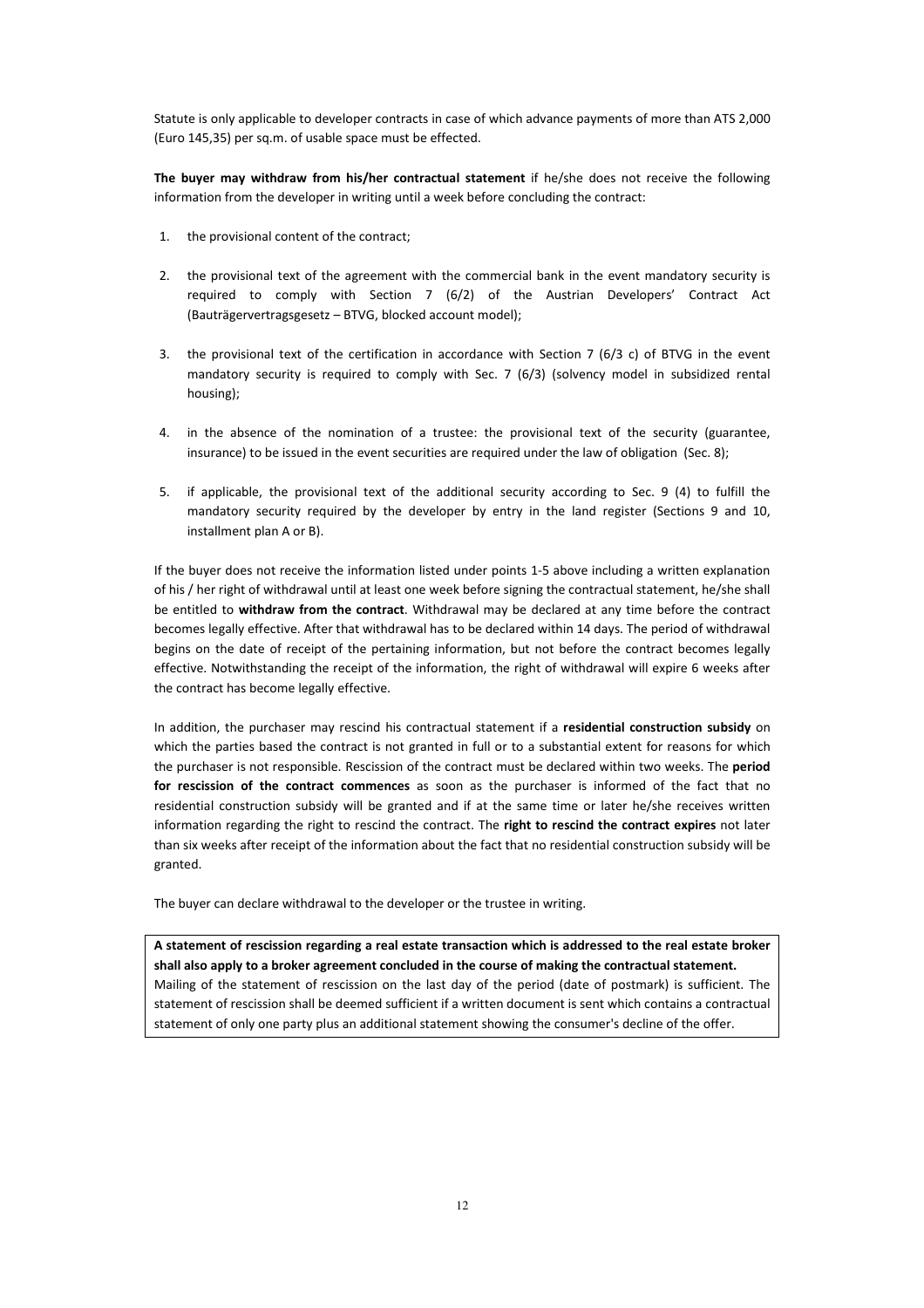### **VII. Tax effects in the case of a sale**

#### **1. Tax on Real Estate Gains and Speculations Gains (Real Estate Gains Tax)**

Gains from the sale of privately-held real estate have been subject to taxation since April 1, 2012, regardless of the time held. With regard to real estate which was sold **after March 31, 2012** there is a distinction between those properties that were previously purchased **on/after April 1, 2002 (or April 1, 1997)** and those purchased before that date ("old cases").

#### **25% tax on the real estate gains**

Those properties that were acquired as of **April 1, 2002 (or April 1, 1997 if production costs were partly appreciated over a shorter period)** are normally subject to a flat 25% **real estate gains tax rate**, based on the difference between purchase costs and sales proceeds. Renovation costs and production costs after the purchase are deductible, however, to be added are any depreciation for purchasing and production costs and the special depreciation which was deducted in the process of calculating special income from letting and leasing (see details item 3 below), as well as partial deductibles for renovation expenses which have not yet been accounted for.

For properties that were held for a period of over 10 years, the **tax rate** may be reduced by 2 percentage points each year to compensate for inflation, up to a cap of 50%, such that the speculations tax will be 12.5% as of the  $35<sup>th</sup>$  year.

**NOTE:** It is primarily in the case of rented properties that the real estate gains can normally only be determined in cooperation between the tax adviser and the real estate broker. The declaration and payment of the real estate gains tax has to be made by the drafter of the sales agreement, no later than on the  $15<sup>th</sup>$  day of the second month following the actual payment of the purchase price.

#### **"Old cases": 3.5 % or 15 % tax on the total purchase price.**

In the event the preceding purchase was **before April 1, 2002 (or in the event of partial deductibles made in accordance with Sec. 28 (3) Income Tax Act of April 1, 1997)** the **actual sales proceeds** will be taxed at a rate of 3.5%, or 15% if there was a re-designation or rezoning after Jan 1, 1988.

It is possible in any case to request a calculation of the speculative gain and to have it taxed at a rate of 25%, or using the applicable income tax rate.

### **2. Exemptions from the Real Estate Gains Tax**

#### **A) For primary residences**

There is no real estate gains tax if a property was used as a primary residence for at least two years without interruption, from the moment of acquisition to its sale, or if it was used as a primary residence for a period of at least five years during the last ten years without interruption.

#### **B) For self-made buildings**

The exemption also applies to **self-made buildings** (seller is also principal / builder) if these buildings were not used to generate rental income during a period of 10 years prior to their sale.

#### **C) Further exemptions**

Further exemptions are provided for exchanges in connection with the reallocation / consolidation of farmland and similar transactions, as well as the application of certain taxes to the speculations tax, such as land acquisition taxes, taxes on the income of foundations, and inheritance / gift taxes during a period of three years prior to the sales transaction.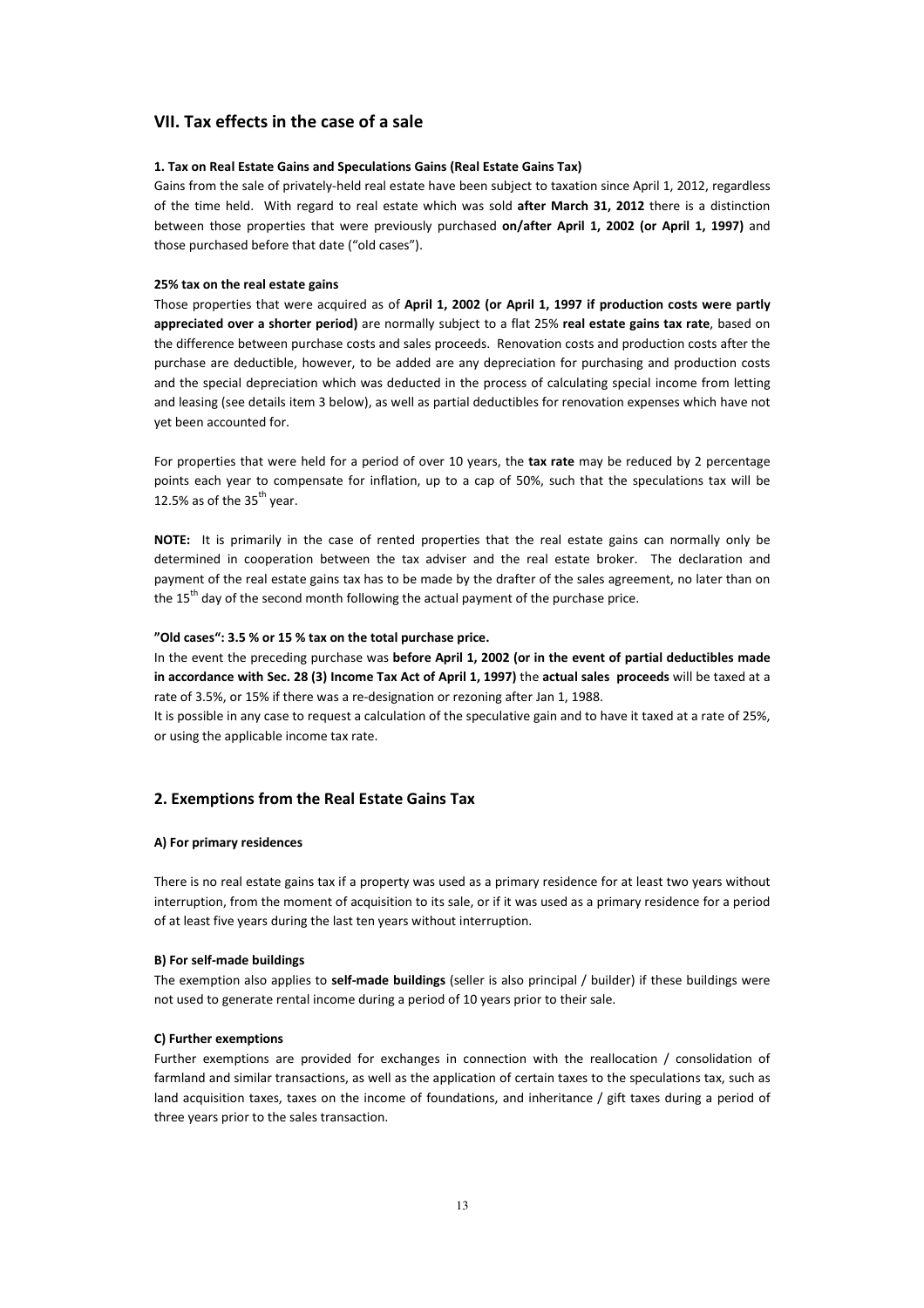Self-assessment of the tax and filing of the tax return must be made by the counsel online (via finanz-online) no later than on the 15th of the second month following the date the agreement was concluded.

#### **3. Calculation of partial deductibles and the speculative gain**

When calculating the speculative gain of "new cases", any partially accelerated depreciation of production costs and the pro-rated depreciation of renovation cost (based on ten years) that were previously accounted for must be added to the taxable gain. According to Sec. 30 (3) Income Tax Act, these costs are included in the speculative gain and are therefore subject to the special tax rate of 25%.

In the event of the sale of leased properties defined as "old cases", the sales profit will principally be subject to a flat 3.5% tax rate on the sales proceeds. However, added to this amount will be a 25% tax applied on 50% of the depreciated production costs accounted for during the last 15 years prior to the sale (normally depreciable over 15 years, in special cases over 10 years).

## **4. Loss of the depreciation of one tenth or one fifteenth**

If the seller has filed an application for depreciation of outlays for maintenance, repair and construction in partial amounts pursuant to Section 28 paras 2, 3 and 4 EStG 1988 (depreciation of one tenth or one fifteenth, respectively), the right of depreciation of the one tenth or one fifteenth amounts not claimed at the time of the sale will be lost for both the seller and the buyer (special regulation in case of acquisition *mortis causa*).

## **5. Adjustment of VAT input tax and VAT**

VAT input taxes resulting from purchase and production costs and from major repair work must be adjusted on a pro-rated basis during the following 19 years, if conveyed between living persons. For investment properties which were used before April 1, 2012 there are transitional provisions with a nine-year adjustment period. A legal successor using a property as an investment object, such as an apartment building, can avoid an adjustment of the VAT input tax, by adding 20% VAT to the sales price. As the VAT is part of the purchase price, a pertinent reference must be included in the purchase agreement.

The effects of the First Stability Act 2012 should be noted in the event that the tenant's right to deduct the VAT input tax does not apply on almost all of the tenant's revenues. It is therefore recommendable to discuss the VAT-related aspects with a tax advisor in detail before the purchase contract is drawn up.

## **6. Sale of real estate consisting of woodland**

The hidden reserves from the standing wood will be disclosed and subject to tax.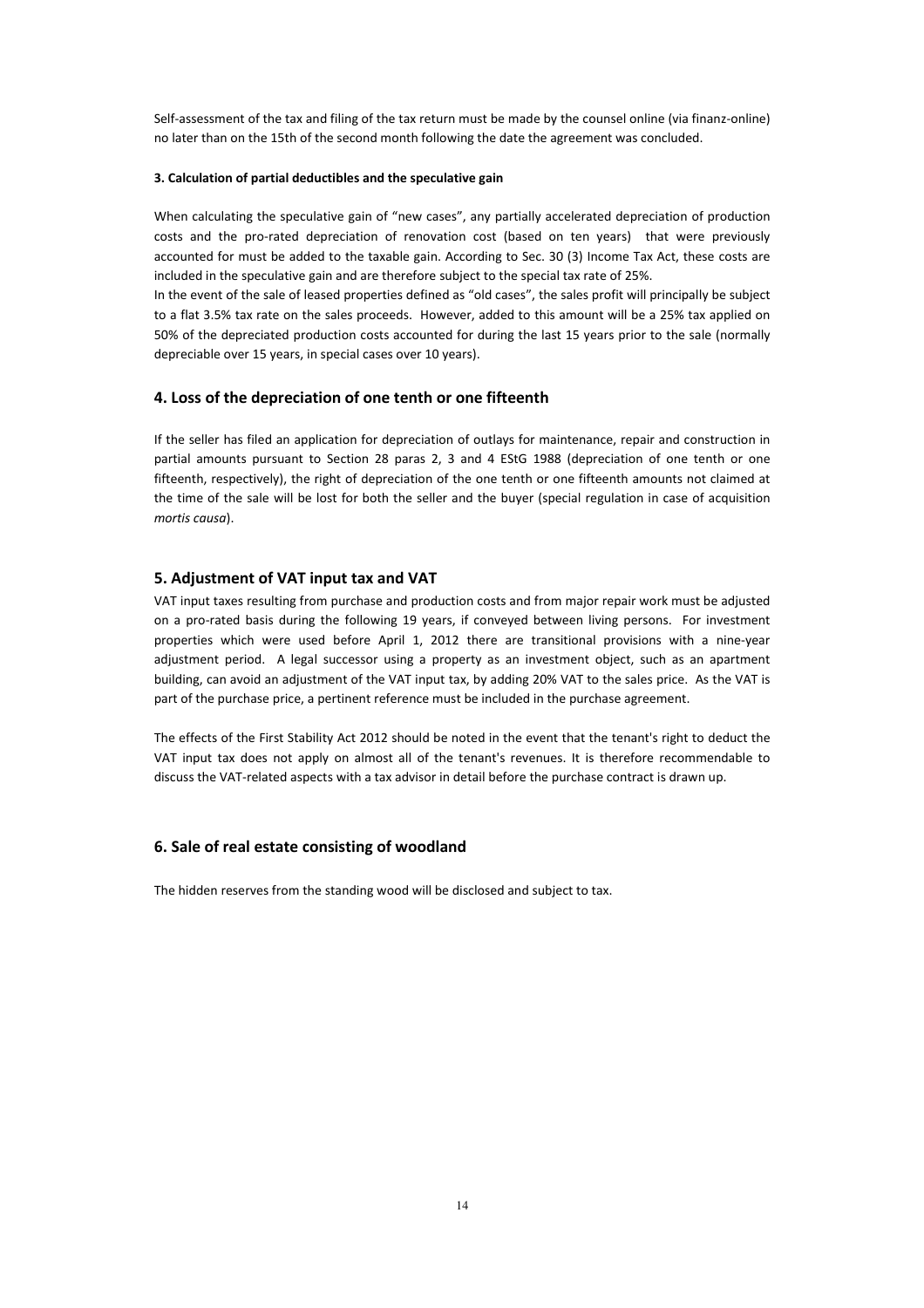| This form being given to you by                                                                                              |
|------------------------------------------------------------------------------------------------------------------------------|
|                                                                                                                              |
|                                                                                                                              |
|                                                                                                                              |
|                                                                                                                              |
|                                                                                                                              |
|                                                                                                                              |
|                                                                                                                              |
|                                                                                                                              |
|                                                                                                                              |
| who are acting as broker and are represented by                                                                              |
| Pursuant to established business practises the broker may act as dual broker.                                                |
|                                                                                                                              |
| /does not<br>The broker does $\Box$<br>have a close familial or business relationship to the third<br>$\mathbf{1}$<br>party. |
|                                                                                                                              |